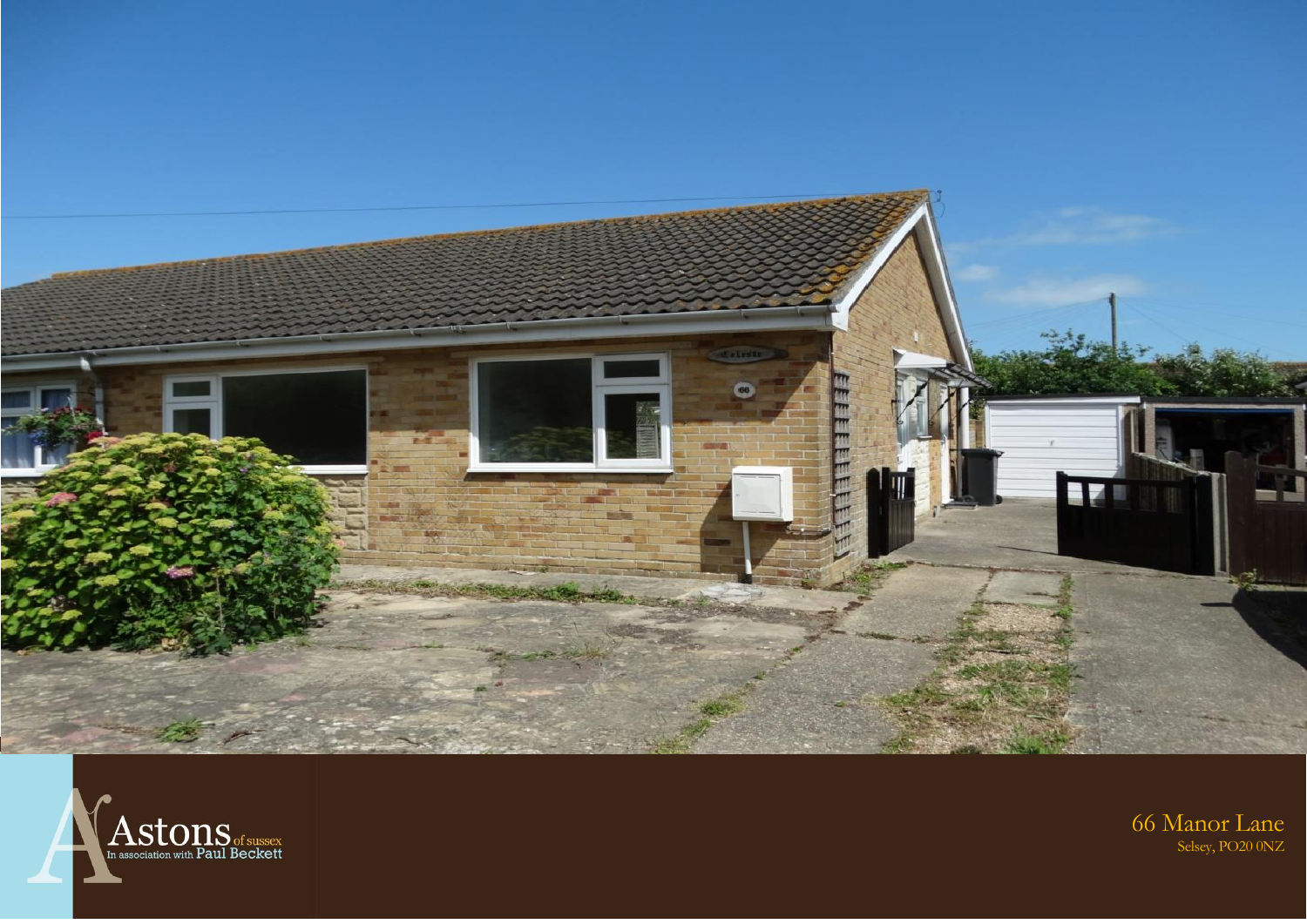Superbly present presented Two Bedroom Semi Detached Bungalow. Completely refurbished in 2018. Garage, driveway and garden. Offered with no forward chain.







Manor Lane, Selsey

# Price  $\sqrt{260,000}$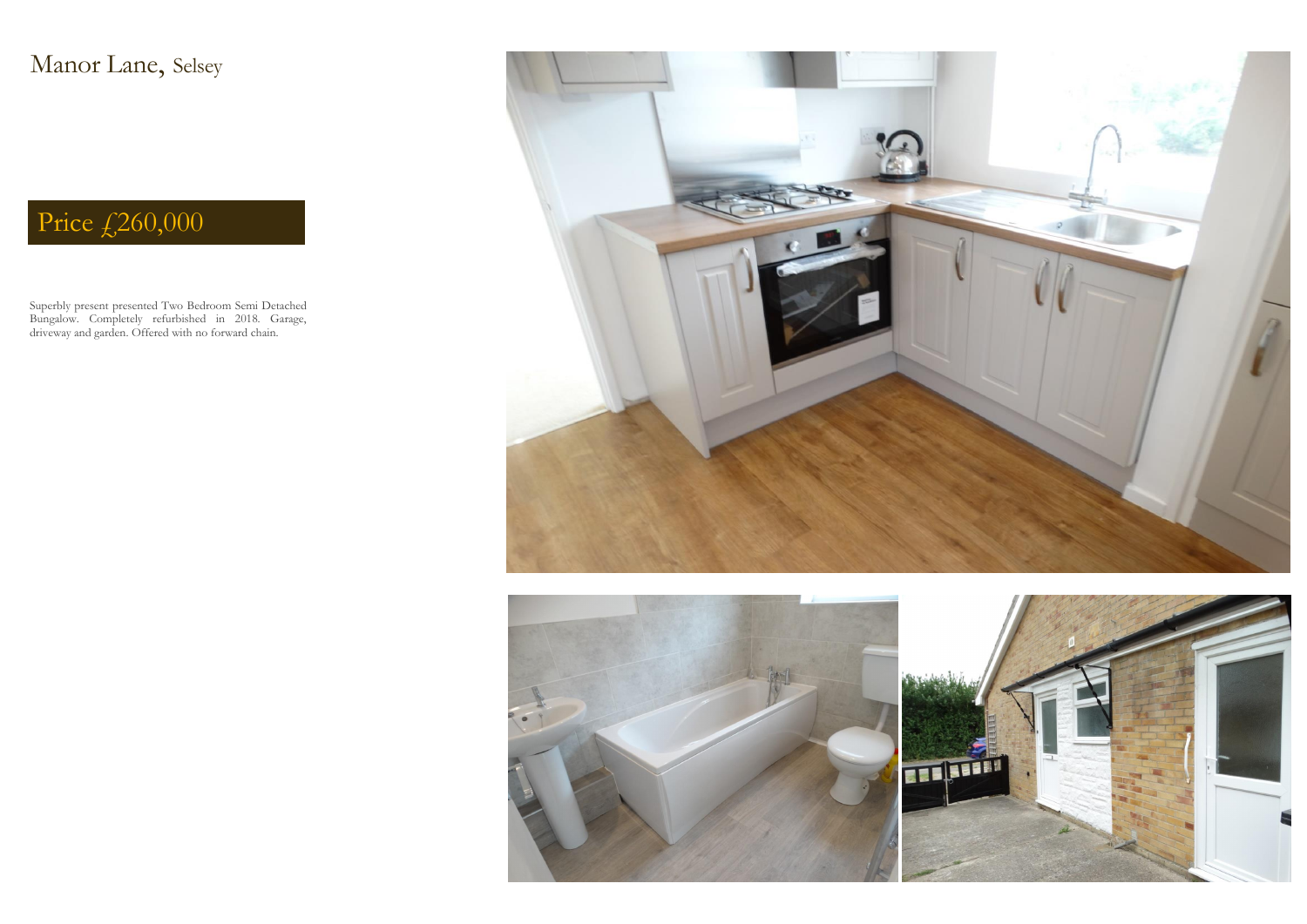#### **Entrance Hall**

Double glazed front door with obscured glass panel to entrance hall. Meter cupboard housing consumer unit (rewired 2017), laminate flooring, cloaks cupboard with cupboard over, ceiling mounted smoke detector, downlighters, access to loft space via ladder, radiator with thermostat.

# **Living Room 17'0" (5.18m) x 12'2" (3.71m)**

Radiator with thermostat. TV point, coved ceiling, downlighters, double glazed patio doors to rear garden. Storage cupboard.

# **Kitchen 10'4" (3.15m) x 7'8" (2.34m)**

Newly fitted in a range of modern cupboards and drawers to include deep pan drawers with rolled edge work surfaces and matching wall mounted units. Inset single stainless steel sink unit with mixer tap, space and plumbing for washing machine, inset four burner gas hob and aluminium splashback, canopy over and electric oven below. Cupboard housing Glow Worm gas boiler installed 2018 supplying hot water and central heating. Double glazed window to rear and double glazed frosted window to side, double glazed door to side. Radiator with thermostat. Integrated fridge and freezer, downlighters, laminated flooring.

# **Bedroom One 13'4" (4.06m) x 11'5" (3.48m)**

Downlighters, radiator with thermostat, double glazed window to front elevation.

#### **Bedroom Two 10'0" (3.05m) x 9'5" (2.87m)**

Downlighters, radiator with thermostat, double glazed window to front elevation.

#### **Bathroom**

Modern white suite installed in 2018 comprising panelled bath with mixer tap and shower spray attachment, pedestal wash hand basin, low level dual flush WC. Double glazed frosted window. Extractor fan. Tall ladder chromium heated towel radiator.

# **Outside**

### **Garage**

Approached via driveway and double gates. Up and over door.

#### **Council Tax C EPC Band E**

#### **Rear Garden**

Laid to lawn with paved patio and mature shrubs.